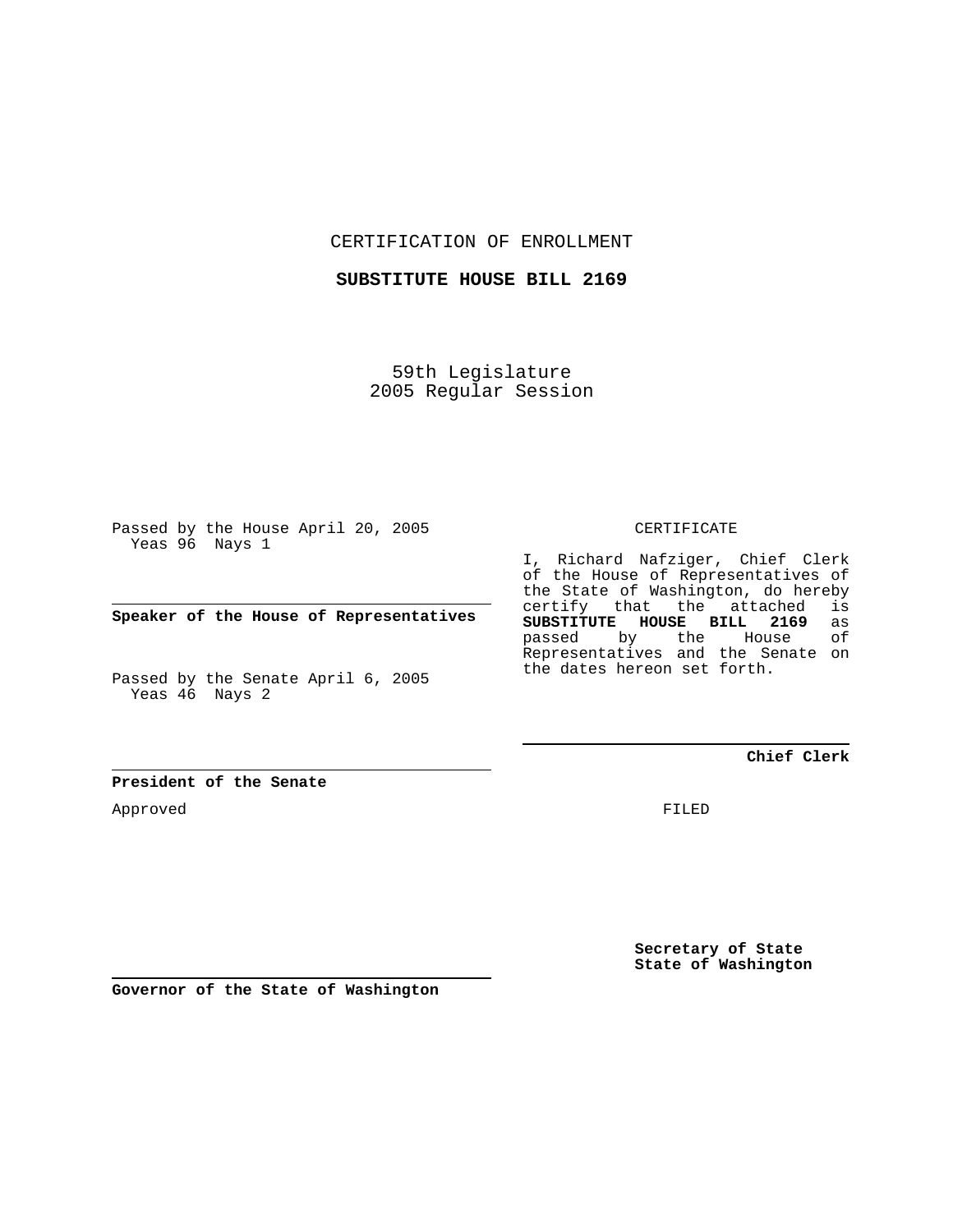## **SUBSTITUTE HOUSE BILL 2169** \_\_\_\_\_\_\_\_\_\_\_\_\_\_\_\_\_\_\_\_\_\_\_\_\_\_\_\_\_\_\_\_\_\_\_\_\_\_\_\_\_\_\_\_\_

\_\_\_\_\_\_\_\_\_\_\_\_\_\_\_\_\_\_\_\_\_\_\_\_\_\_\_\_\_\_\_\_\_\_\_\_\_\_\_\_\_\_\_\_\_

## AS AMENDED BY THE SENATE

Passed Legislature - 2005 Regular Session

## **State of Washington 59th Legislature 2005 Regular Session**

**By** House Committee on Children & Family Services (originally sponsored by Representatives Walsh, Grant, Buri, Cox and Haler)

READ FIRST TIME 03/03/05.

 AN ACT Relating to licensing of family day care; creating a new section; and declaring an emergency.

BE IT ENACTED BY THE LEGISLATURE OF THE STATE OF WASHINGTON:

 NEW SECTION. **Sec. 1.** (1) Notwithstanding RCW 74.15.030, counties with a population of three thousand or less may adopt and enforce ordinances and regulations as provided in this act for family day-care providers as defined in RCW 74.15.020(1)(f) as a twelve-month pilot project. Before a county may regulate family day-care providers in accordance with this act, it shall adopt ordinances and regulations that address, at a minimum, the following: (a) The size, safety, cleanliness, and general adequacy of the premises; (b) the plan of operation; (c) the character, suitability, and competence of a family day-care provider and other persons associated with a family day-care provider directly responsible for the care of children served; (d) the number of qualified persons required to render care; (e) the provision of necessary care, including food, clothing, supervision, and discipline; (f) the physical, mental, and social well-being of children served; (g) educational and recreational opportunities for children